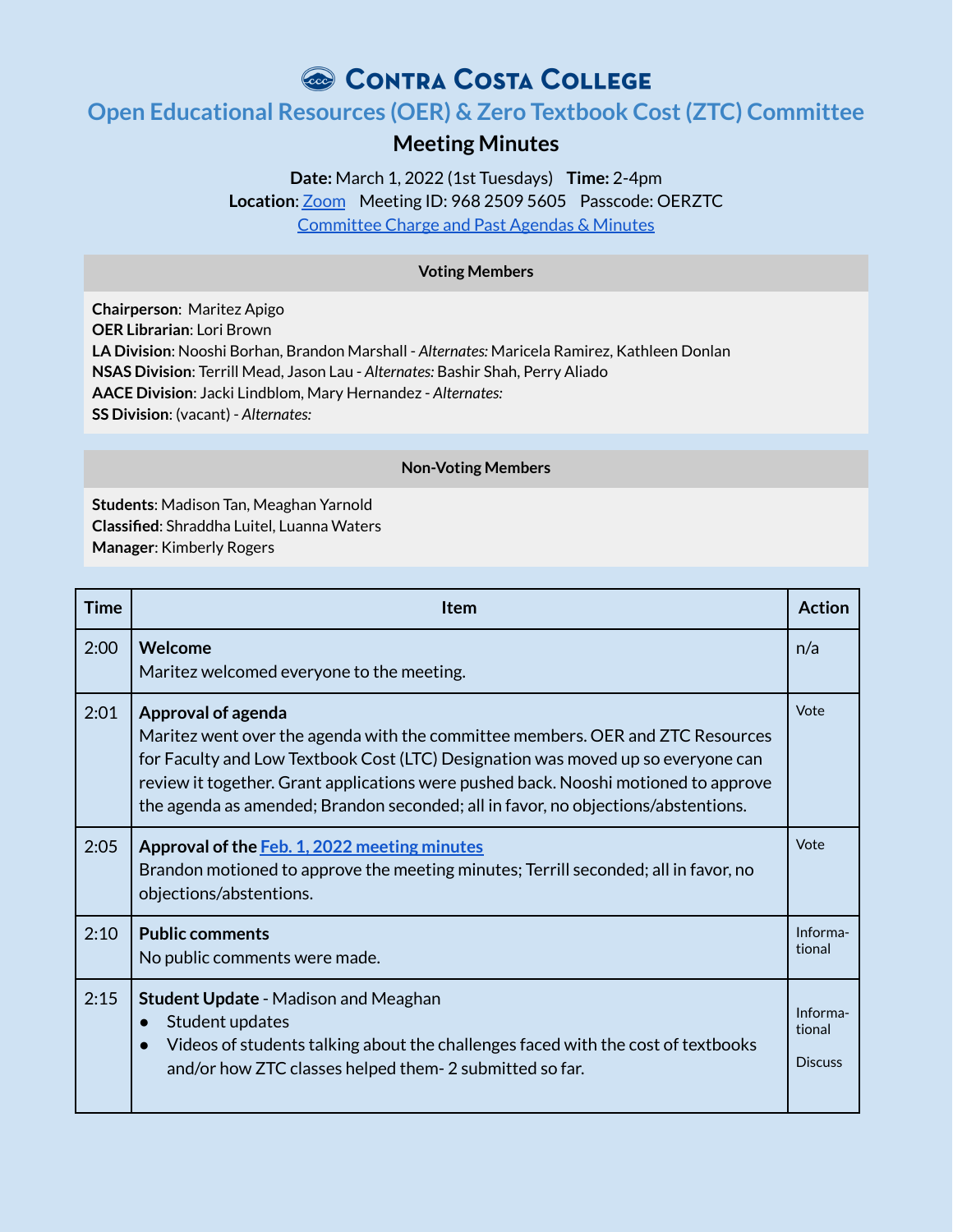|      | Maritez asked Madison and Meaghan if they wanted to provide any updates regarding<br>OER and LTC. Madison mentioned that she enjoyed speaking at the Panel. Maritez<br>thanked Madison and Terrill for participating on the panel.<br>Maritez informed that she has received two videos from Erika and Meagan - she asked<br>the committee members to check with their students if anyone is willing to submit a<br>video talking about OER/ZTC. Terrill said he will reach out to his students from his ZTC<br>classes and few of them might be interested. Kathleen said she is willing to check with<br>her students. Maritez thanked Terrill and Kathleen.                                                                                                                                                                                                                                                                                                                                                                                                                                                                                                                                                                                                                                                                                                                                                                                                                                                                                                                                                                                                                                                                                                                                                                                                   |                    |
|------|------------------------------------------------------------------------------------------------------------------------------------------------------------------------------------------------------------------------------------------------------------------------------------------------------------------------------------------------------------------------------------------------------------------------------------------------------------------------------------------------------------------------------------------------------------------------------------------------------------------------------------------------------------------------------------------------------------------------------------------------------------------------------------------------------------------------------------------------------------------------------------------------------------------------------------------------------------------------------------------------------------------------------------------------------------------------------------------------------------------------------------------------------------------------------------------------------------------------------------------------------------------------------------------------------------------------------------------------------------------------------------------------------------------------------------------------------------------------------------------------------------------------------------------------------------------------------------------------------------------------------------------------------------------------------------------------------------------------------------------------------------------------------------------------------------------------------------------------------------------|--------------------|
| 2:25 | <b>ZTC Pathways Grant</b><br>Update on the \$115 million state grant for colleges to implement ZTC pathways:<br>"California 2-Year Colleges to Begin \$115M OER Experiment" by Suzanne Smalley<br>All 4CD colleges will apply for \$20,000 for the planning phase.<br>For ZTC pathways grant, Maritez informed that we are waiting on update from state<br>about it - she said that the deadline was missed by Chancellor's office to distribute the<br>money, but they will be accepting grant applications starting this month. It will be given<br>out in phases - First phase is planning and all colleges in the district will be applying for<br>it.                                                                                                                                                                                                                                                                                                                                                                                                                                                                                                                                                                                                                                                                                                                                                                                                                                                                                                                                                                                                                                                                                                                                                                                                       | Informa-<br>tional |
| 2:30 | OER and Articulation - Guest: Najia Azizi, CCC Articulation Officer<br>Maritez welcomed Najia. Najia thanked Maritez and spoke about OER in terms of<br>articulation. She mentioned that there are specific statements when it comes to CSU's<br>GE and UC's IGETC in terms of transferability. She said that OERs are okay if they are<br>stable, which means the reading materials if provided in form of online resources<br>should not change constantly and will be continued for a longer period of time - she<br>provided an example with textbook, which is not changed over time but the core part<br>of it stays the same despite the new editions and revisions. She also added that it is<br>necessary to be transparent with the course outline - the textbook needs to<br>correspond with the course outline and it is necessary to put one published textbook<br>(along with OER).<br>Nooshi asked about ZTC packets and if it is okay to put books used to create the<br>packet and list that in the outline. Najia answered that there should be a textbook but<br>in addition to that, if materials are taken from different materials, that can also count<br>as stable content - there can also be a stable link as long as it will meet the course<br>outline. Nooshi added about the process of creating ZTC materials or drawing from<br>OER to create equity-minded courses, and this can create articulation issues at times<br>and how this can be addressed. Najia added that there are conferences where CSU and<br>UCs usually determine the changes - the process can be slow with OER given that it is<br>new - she said she will bring it to the next articulation meeting to see how this can be<br>addressed. Nooshi suggested if the OER committee can add a step to check with<br>articulation when someone switches to OER. | Informa-<br>tional |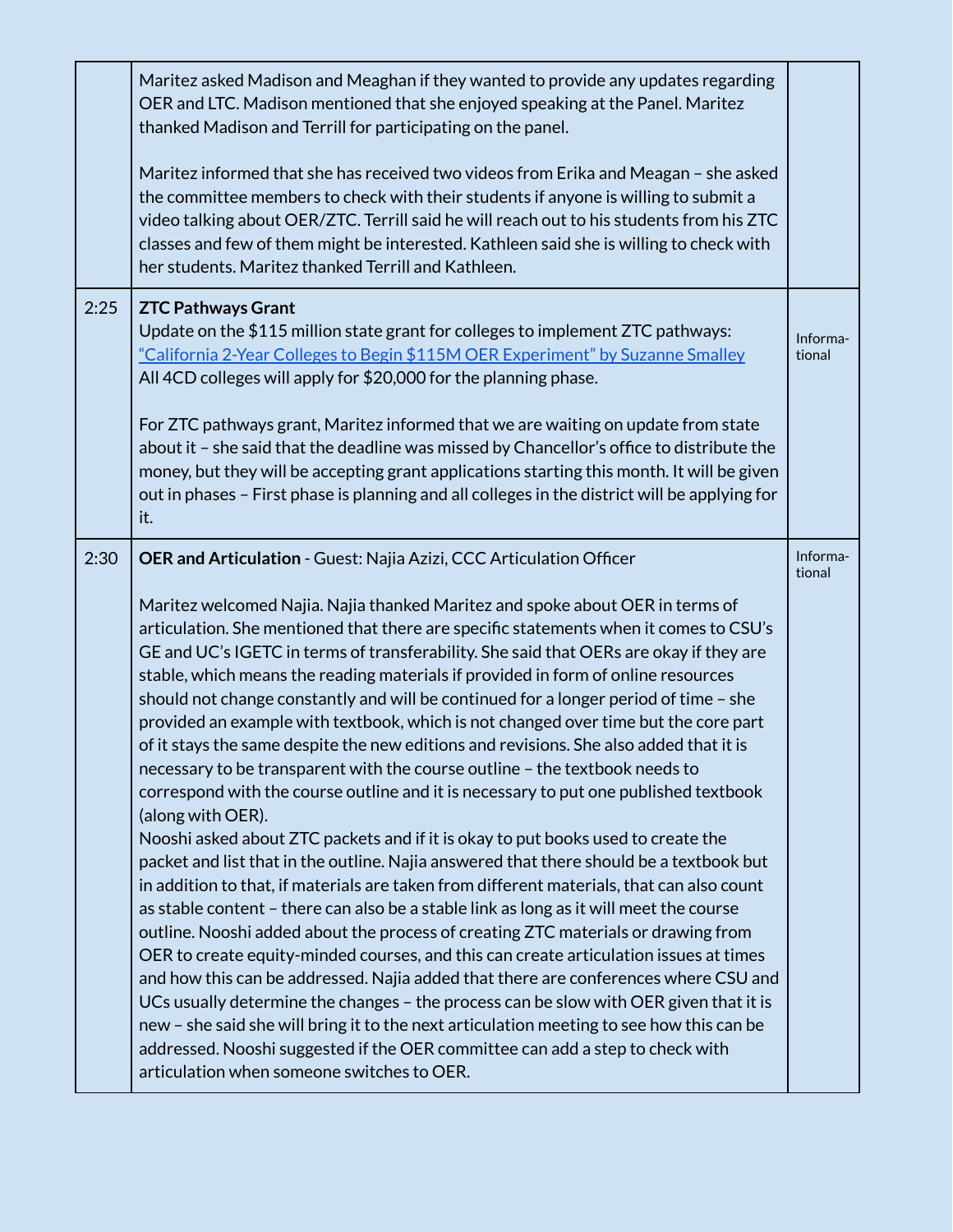|      | Maritez thanked Najia for providing this information. She asked about the seven years<br>expiration rule and how that works with OER and commercial textbooks. Najia<br>responded that one of them should be within the 7 years period.<br>Terrill asked while using Openstacks textbooks, "would it be recommended to add<br>published textbook in the outline"? Najia said it would be a good idea to have two<br>textbooks - OER and a regular hardcopy textbook. Terrill thanked Najia.<br>Kimberly said that she will speak more about content review during the council of<br>chair meeting.<br>Maritez thanked Najia for coming to the OER meeting and answering queries<br>everyone had regarding articulation.                                                                                                                                                                                                                                                                                                                                                                                                                                                                                                                                                                                                                                                                                                                                                                                                                                                                                                                                                                                                                                                                                                                                                                                                                                                                                                                                                                                                                                                                                                     |  |
|------|-----------------------------------------------------------------------------------------------------------------------------------------------------------------------------------------------------------------------------------------------------------------------------------------------------------------------------------------------------------------------------------------------------------------------------------------------------------------------------------------------------------------------------------------------------------------------------------------------------------------------------------------------------------------------------------------------------------------------------------------------------------------------------------------------------------------------------------------------------------------------------------------------------------------------------------------------------------------------------------------------------------------------------------------------------------------------------------------------------------------------------------------------------------------------------------------------------------------------------------------------------------------------------------------------------------------------------------------------------------------------------------------------------------------------------------------------------------------------------------------------------------------------------------------------------------------------------------------------------------------------------------------------------------------------------------------------------------------------------------------------------------------------------------------------------------------------------------------------------------------------------------------------------------------------------------------------------------------------------------------------------------------------------------------------------------------------------------------------------------------------------------------------------------------------------------------------------------------------------|--|
| 2:40 | LTC (Low Textbook Cost) Designation<br>LOW<br>LTC designation cut-off price - Jason's student survey,<br>ASU input<br>Proposed LTC icons:<br>Next steps<br>Maritez mentioned that the cutoff price had not been decided yet. She went to ASU to<br>speak to students about the price that they considered to be a good cutoff price and<br>she shared students considered \$15-\$25 would be low - average of \$20. Madison said<br>she considered \$25 as low and based on what other students in ASU had to say, the<br>range between \$15-\$25 would be a good low textbook cost.<br>Jason shared his student survey. He made a google form that listed two questions -<br>one with, 3-unit course with no lab and another, with 5-unit course with lab and how<br>much student would be willing to pay. Maritez asked if there were any feedback from<br>committee members about the survey. Terrill said he liked the idea and added that<br>\$20-25 is a good cut-off range. Brandon said if it was possible to have unit-based price<br>or should there be one specific price. Nooshi said that the survey would be a good idea<br>for classes with a lab component, but it could be different for other divisions - having<br>one number for all might be a good idea. Jason said that we should ask students given<br>the variety of classes. Maritez said that the state is trying to find a common cost for<br>LTC. Kathleen said that 40\$ seemed too high for the low-cost textbook. Maricela<br>added that as an adjunct she was not sure how much the price was for the textbook<br>she would want to include in her course. Maritez said that we should be disclosing cost<br>of new textbooks for the students from the bookstore or publisher.<br>Maritez summarized based on the discussions committee members had that if we get<br>the survey out to the students, we will want it to be student-friendly and have one<br>question instead. The committee members discussed the possible survey questions<br>and came up with one, "What is the price of a LTC class?" Maritez thanked Jason for<br>starting the survey. She said she will try to find a way to get the survey out to the<br>students. |  |
|      | Maritez asked if there were preferences with what icon members would want in the<br>schedule finder. Brandon said the red one stood out and Maricela and Nooshi said that<br>there should be text (low) included in the icon, we could go with the red one. Perry and<br>Kathleen agreed that the text "low-cost textbook" should be included so it is easier to<br>comprehend what the icon means as it can be confusing at the first glance. Brandon                                                                                                                                                                                                                                                                                                                                                                                                                                                                                                                                                                                                                                                                                                                                                                                                                                                                                                                                                                                                                                                                                                                                                                                                                                                                                                                                                                                                                                                                                                                                                                                                                                                                                                                                                                      |  |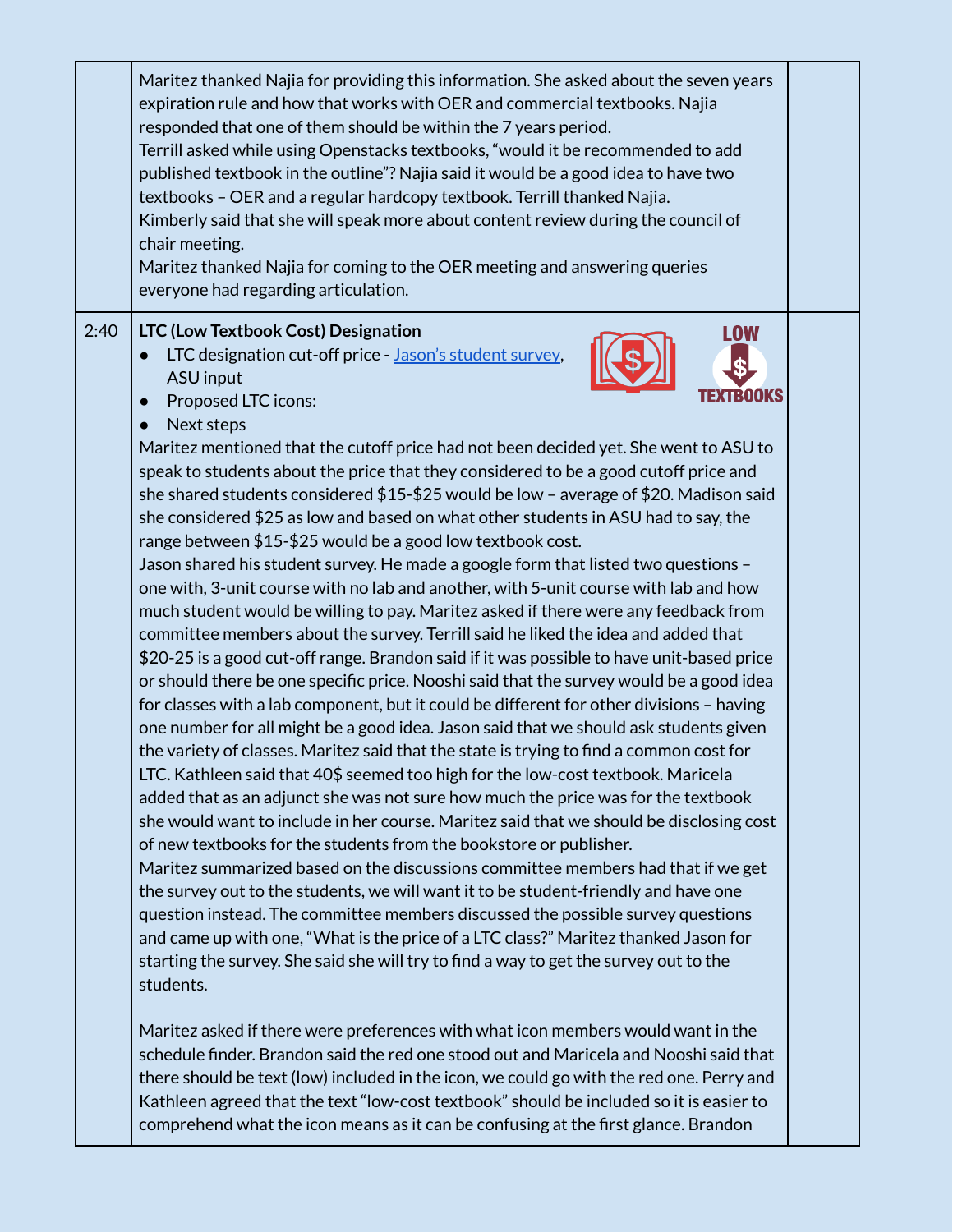|      | said with the color being red, it could be problematic for color blind. Maricela asked if<br>it was possible to have two colors. Brandon mentioned that the ZTC icon does not have<br>text but when mouse is placed on it, the text pops up.                                                                                                                                                                                                                                                                                                                                                                                                                                                                                                                                                                                                                                                                                                                                                                                                                                                                                                                                                                                                                                                                                                                                           |                          |
|------|----------------------------------------------------------------------------------------------------------------------------------------------------------------------------------------------------------------------------------------------------------------------------------------------------------------------------------------------------------------------------------------------------------------------------------------------------------------------------------------------------------------------------------------------------------------------------------------------------------------------------------------------------------------------------------------------------------------------------------------------------------------------------------------------------------------------------------------------------------------------------------------------------------------------------------------------------------------------------------------------------------------------------------------------------------------------------------------------------------------------------------------------------------------------------------------------------------------------------------------------------------------------------------------------------------------------------------------------------------------------------------------|--------------------------|
|      | Nooshi agreed to what Maritez said - the key to the icon could be how it is being<br>advertised with the students, so they have an idea of what to look for when they are<br>scheduling classes for upcoming semester. Maritez asked Maricela if she would be<br>interested in designing the LTC icon. Terrill and Maricela agreed to work on the design.                                                                                                                                                                                                                                                                                                                                                                                                                                                                                                                                                                                                                                                                                                                                                                                                                                                                                                                                                                                                                              |                          |
| 3:05 | <b>OER and ZTC Resources for Faculty</b><br>Faculty-facing mini-website progress update - Maricela, Brandon, and Maritez<br>Recruiting faculty to record videos talking about converting to ZTC<br>$\bullet$<br>Accessibility support and resources needed - progress on student hires?<br>Library guides draft - Lori<br>$\bullet$                                                                                                                                                                                                                                                                                                                                                                                                                                                                                                                                                                                                                                                                                                                                                                                                                                                                                                                                                                                                                                                    | <b>Discuss</b><br>& vote |
|      | Maritez, Brandon and Maricela shared different sections they worked on for the first<br>draft of the faculty-facing mini website and what it incorporates. Brandon said that<br>faculty testimonials are important to inspire other faculty to get started on OER for<br>their class. Maritez shared the link with committee members to share/comment their<br>feedback on what was shared. As feedback was shared, Maritez added it to the draft<br>(google doc) so that they can be reviewed.                                                                                                                                                                                                                                                                                                                                                                                                                                                                                                                                                                                                                                                                                                                                                                                                                                                                                        |                          |
| 3:20 | OER & ZTC Grants for Faculty and Departments<br>Applications for the committee to review<br>Karina Gill - HUM 120 - ZTC Compiler<br>$\bullet$<br>Maricela Ramirez & Leslie Allums - ENGL 1AX - Blended OER & ZTC<br>$\bullet$<br>Randy Watkins - CIS 135 - 4 class sets<br>$\bullet$<br>Mike Kilivris - PHILO 130 - class set<br>Agustin Palacios - LARAZA 113 - class set                                                                                                                                                                                                                                                                                                                                                                                                                                                                                                                                                                                                                                                                                                                                                                                                                                                                                                                                                                                                             |                          |
|      | The committee members went over the new applications. Karina Gil requested for 40<br>hours and will be coming up with digital reader for HUM 120. Maritez asked if<br>committee members had any questions about it. Maricela said that if the project will<br>require more time, will there be compensation provided? Maritez said that for this<br>course, she is revising and expanding the reader. Brandon motioned to approve Karina<br>Gill's application; Maricela seconded; all in favor, no objections/abstentions.<br>Maricela Ramirez and Leslie Allums application were reviewed next. Brandon said that<br>it would make a great difference for students since many of the students register for<br>English 1A. Terrill motioned to approve Maricela and Leslie's application; Kathleen<br>seconded; all in favor, no objections/abstentions.<br>Randy Watkins' application was reviewed, and he is requesting for books for his Intro<br>to Computers book. Perry mentioned that it would be a good idea to use old version<br>depending on computer and programs that is being used - Maritez said that is a<br>question for Randy Watkins. Maricela asked, given that software is updated<br>frequently, would the tech book be used indefinitely? Nooshi, Brandon and Jason<br>agreed whether it can be used indefinitely. Maritez said that we have spent half of the |                          |